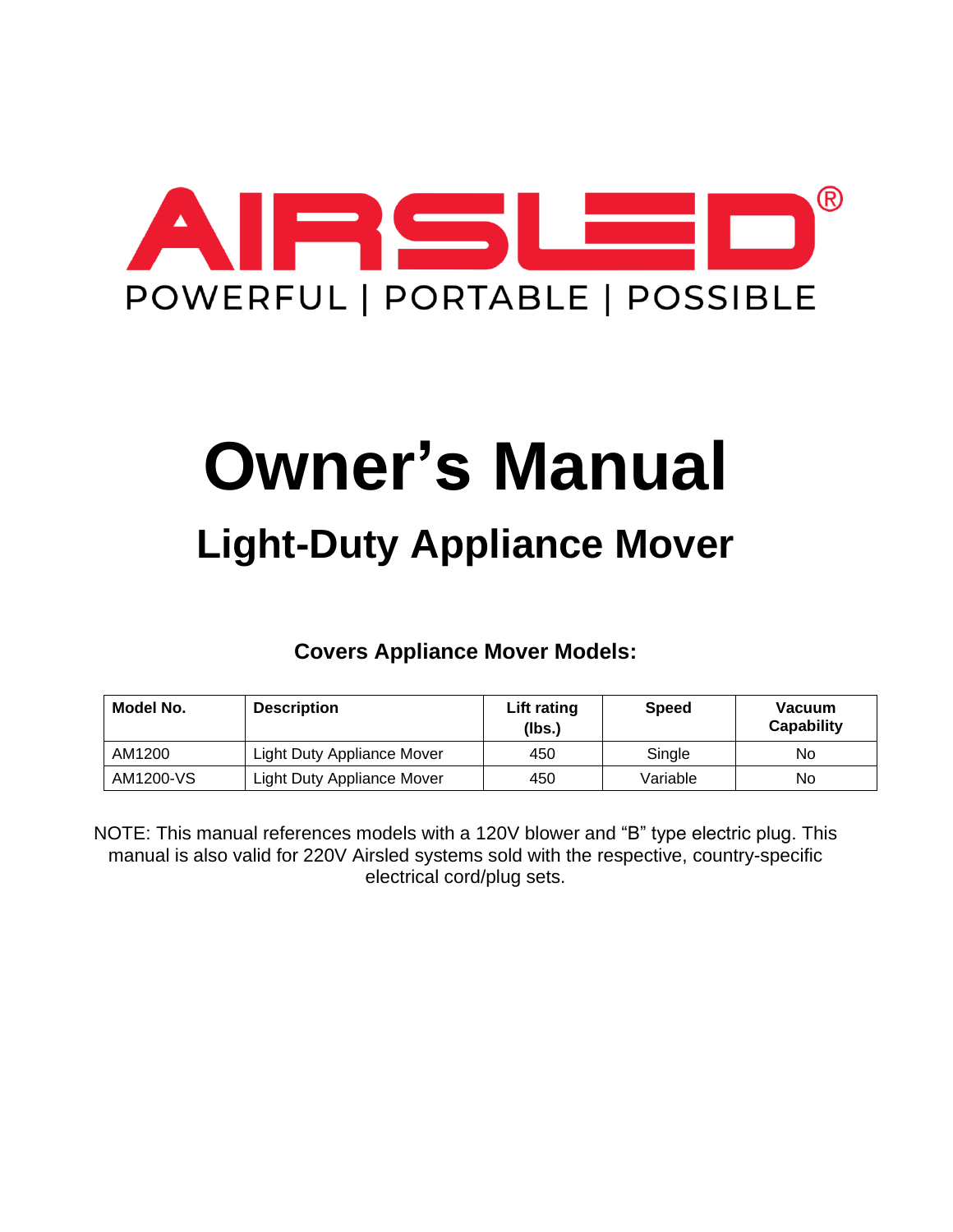# **SAFETY INSTRUCTIONS FOR USE**

- Airsled systems can move countless objects provided that the appropriate conditions exist and that the load's weight is within the system's maximum lifting capacity. These conditions include the following:
	- ✓ Surface is level and free of incline and/or decline. DO NOT attempt using your Airsled system on inclines, declines, ramps, or stairs.
	- $\checkmark$  Surface is smooth and non-porous and free of debris. Porous surfaces such as carpeting requires use of Airsled's Rough Surface Adapters (RSAs).
	- ✓ Load's weight is evenly distributed. If not the case, the air beams may need to be positioned in a manner to help offset the uneven weight distribution (e.g., closer to the heavier side of the load).
	- $\checkmark$  Lower center of gravity is better. Attempting to move an object with a high center of gravity may result in undesirable tilting when lifted leading to a tipping hazard. If moving an object with a high center of gravity, ensure adequate support is present to offset any tilting.
- Keep all parts of the body, especially hands and feet, away from underneath the air beams and the load being lifted while operating your Airsled.
- DO NOT stand or ride on the air beams.
- To avoid electric shock, do not use in damp or wet locations. Do not expose the blower to water or other liquids. Use only grounded power cords and outlets.

## **AIRSLED APPLIANCE MOVER COMPONENTS**

| Qty           | <b>Description</b>                                          |  |  |
|---------------|-------------------------------------------------------------|--|--|
| $\mathcal{P}$ | Aluminum air beams*                                         |  |  |
|               | Blower (may/may not have variable speed depending on model) |  |  |
|               | Shoulder strap                                              |  |  |
|               | Tee connector                                               |  |  |
| 2             | Supply hoses that connect to the air beams                  |  |  |
|               | Lead hose that connects to the blower                       |  |  |
| 4             | Rough Surface Adapters (RSAs)                               |  |  |
|               | Laundry-style carrying bag for your complete system         |  |  |

*Please see Exhibit 1 for a detailed system diagram to order replacement parts.*

**\* IMPORTANT** Standard Appliance Mover air beams are 9" W x 36" L and are recommended for loads up to 32" deep. If the load's depth is greater than 32", Airsled's XL air beams which are 9" W x 39" L are recommended to more effectively maximize how much of the air beam's surface is completely under the entire load due to the inlets.

# **BEFORE USING THE AIRSLED APPLIANCE MOVER**

- Remove objects from the top and inside of the load you plan to move to prevent damage.
- Shut OFF or disconnect any gas, electric or water that may be connected to the load.
- Nonstructural features prone to bending near the load's base such as grill covers should be removed; the air beams should only make contact with the load's structural frame during movement.
- Verify that no other features or fixtures (e.g., hoses, drip pan, connectors, flanges) hang down from the load's base that may prevent the air beams from making contact directly with the structural frame.
- Because an Airsled will elevate the load, measure the overhead clearance between the highest point of the load and any overhead objects such as cabinets. If less than 2", please see the **Control and Maneuverability** section.
- If your model has Variable Speed (VS) performance, you will be able to control the rate and height of air beam inflation for greater control and safety in tight, overhead clearance situations.

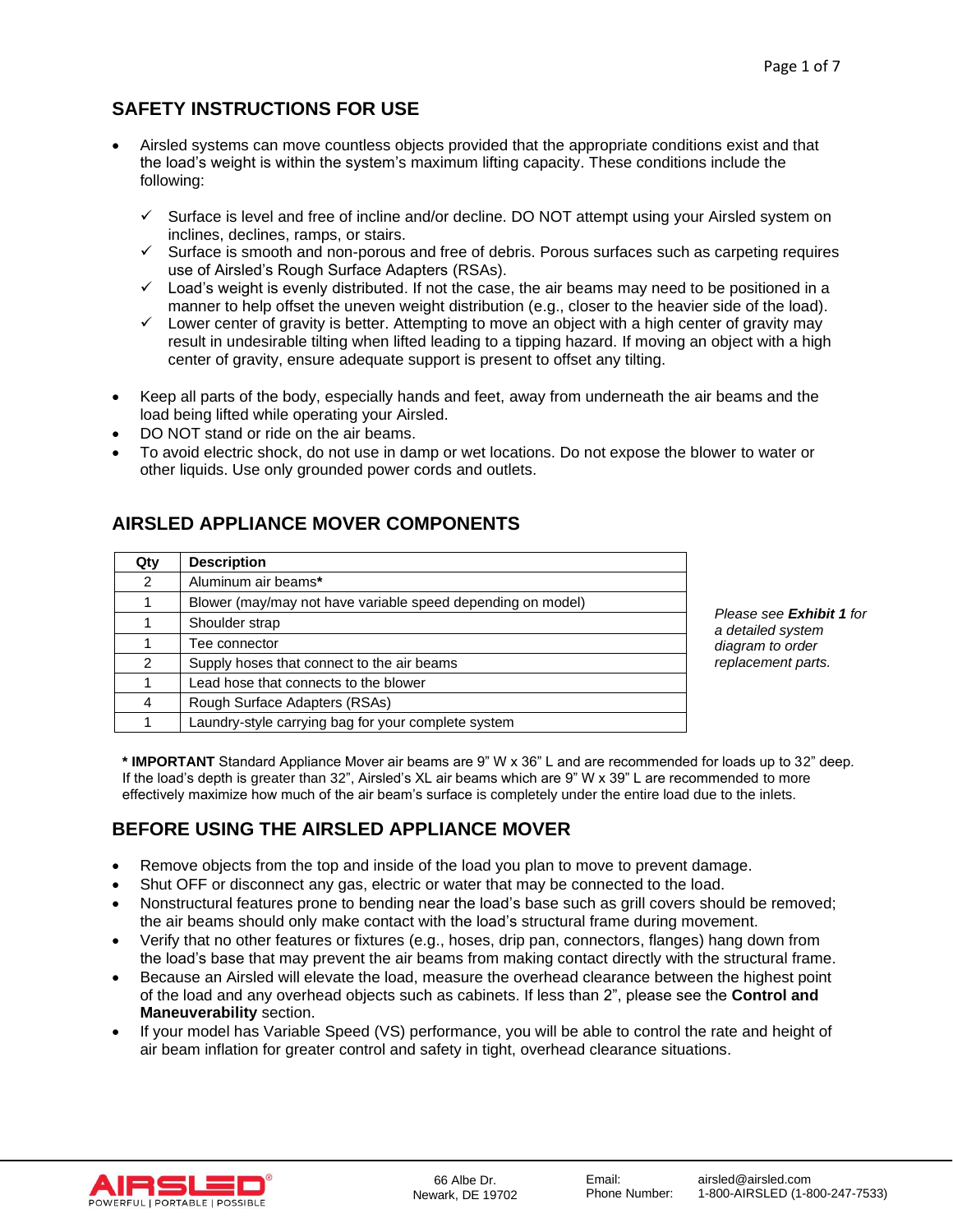## **POSITIONING THE AIR BEAMS**

- Appliance Mover air beams are 1/8" thick. There must be enough clearance between the floor and the load's base to allow the air beams to be freely slid into place. DO NOT force the air beams under the load.
- If the gap between the air beam and load's base is greater than 1  $\frac{1}{2}$ ", the air beams may not produce the necessary lift. To address this issue, Airsled offers SPACER STICKS and ADJUSTABLE SPACER SYSTEMS. More information on these items can be found on [www.Airsled.com.](http://www.airsled.com/) Wood blocking can also be used to bridge the gap.
- Slide the air beams under the load. See figure 1.
- Placement of the air beams will generally be done either through front or side access. See figure 2 & 3. Optimal Airsled performance will be achieved by centering the air beams under the load so that the same length of air beam extends from the front as well as the back. Pushing the air beams as wide apart as possible is also recommended.







Side

Access

₫

ढ़

• The air beams for the Light Duty Appliance mover are 7" wide x 36" long and are recommended for loads whose base exceed 32" in length.

## **CONNECTING THE AIRSLED COMPONENTS**

No tools are required to connect or disconnect the Airsled components. All connections between the blower, lead hose, Tee connector, supply hoses and air beam inlets should be done by hand until a snug fit. See figure 4.



**Figure 4**

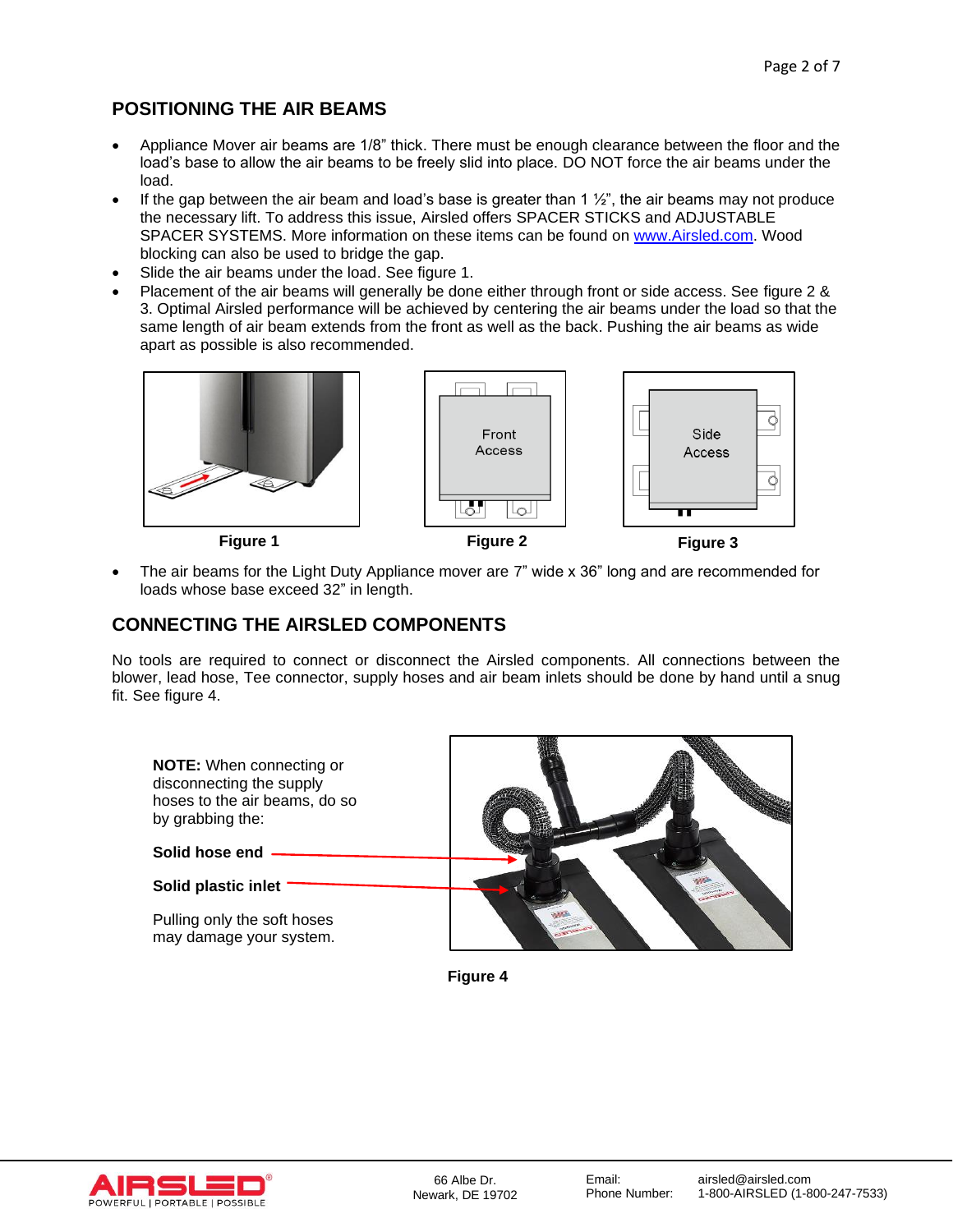## **OPERATING YOUR AIRSLED**

- Once the air beams are in position and all connections are snug, you are ready to plug your system into a grounded electrical outlet.
- Strap the blower comfortably over your shoulder and engage the power switch.
- **BE PREPARED** to brace and control the load once your Airsled system is activated. Using both hands to control and maneuver the load at all times is recommended. See figure 5.

## **CONTROL AND MANEUVERABILITY**

- All Airsled systems have an air flow controller. See figure 6. By fully opening the controller, less air will flow into the air beams. This can help reduce the lift especially in situations where overhead clearance is limited (e.g., less than 2").
- **When overhead clearance is less than 2",** the load may get "wedged" in place once it is lifted by the air beams. Overhead with less than 2" clearance may also get damaged when the load is lifted. If fully opening the air flow controller does not resolve this issue, you can rapidly toggle the power switch between the ON/OFF positions. This will partially inflate the air beams allowing you to slowly move the load. **WARNING** – this toggle approach requires two operators and should be done using extreme caution to avoid injury or damage.
- Systems with dial-controlled, **VARIABLE SPEED** performance. (see figure 7) can have the rate and height of air beam inflation controlled making the load less likely to get wedged due to tight, overhead clearance. If clearance is less than 1", it is recommended you turn up the air flow gradually.
- **Tilting** may occur if the load is not optimally positioned over the air beams (e.g., object is up against a wall and air beams only extend slightly through the rear). If the load tilts away from you, you can use your foot and press the edge of the air beams and apply downward pressure to offset the tilt. See figure 8. If the load tilts toward you, the air beams may be pushed under too far and will need to be pulled back. If the load tilts to the side, you may need to shift one or both of that air beams to offset the tilt.

# **GOING OVER POROUS SURFACES SUCH AS CARPETING**

All Airsled systems come with plastic Rough Surface Adapters (RSAs). The RSAs are 8" W x 36" L and laid on top of the porous surface, such as a carpet. The air beams MUST BE PLACED OVER THE RSAs in order for your system to perform properly. See figure 9. Your system comes with 4 RSAs allowing you to create a short track to move the load. If moving the load over long distances, heavy carboard paper such as Ram Board® floor protection paper can be used. See figure 10.







**Figure 7**

**Figure 8**

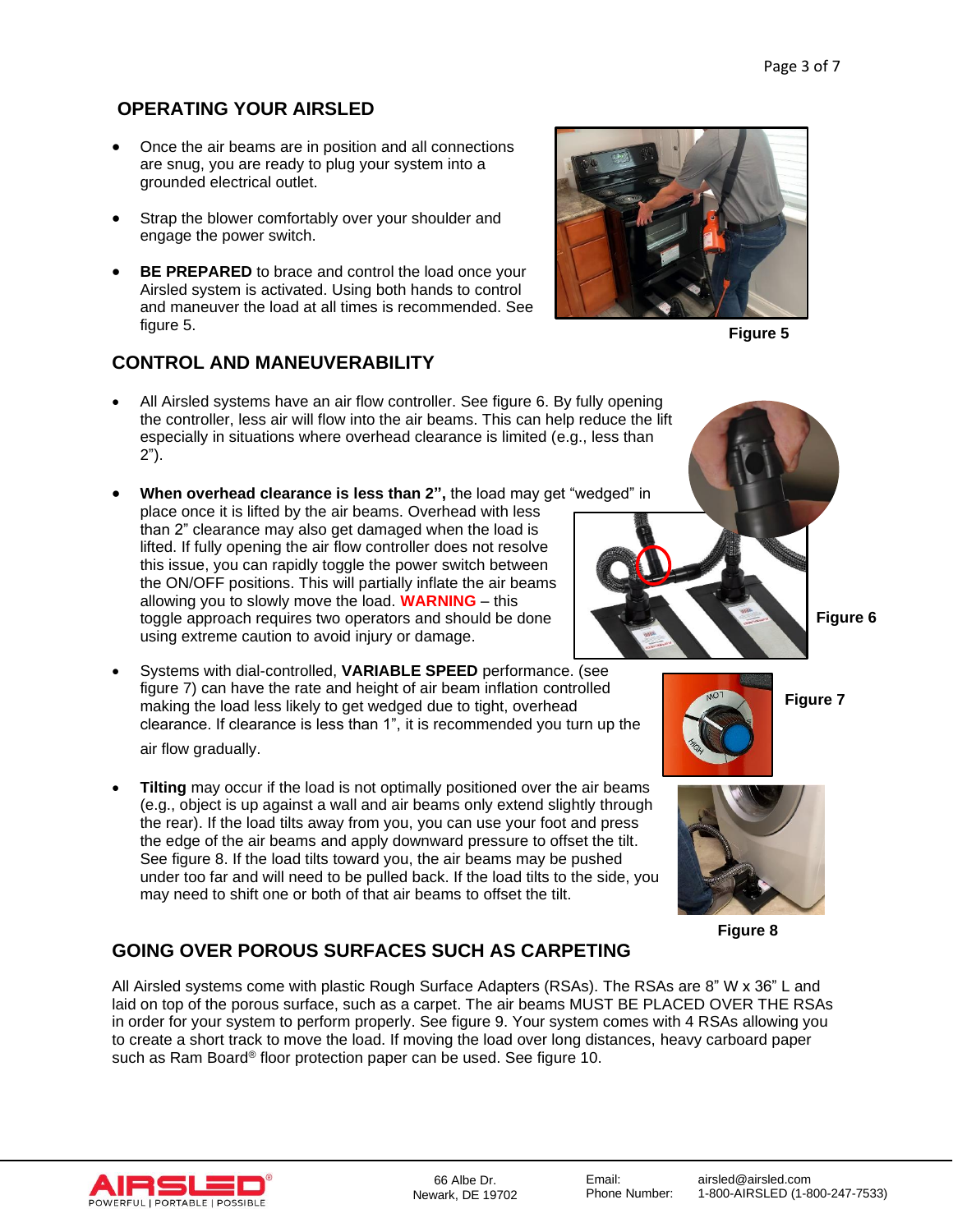

**Figure 9**



**Figure 10**

# **CARE AND MAINTENANCE**

Airsled systems are proudly made in the USA using the highest quality materials. If properly used and maintained, your Airsled product will have a long service life. To ensure optimal performance and longevity, we recommend the following:

- Keep the edges of the air beams from striking hard objects.
- When moving or repositioning the air beams, avoid dragging the corners.
- Avoid lifting and carrying the air beams by the inlets. Carrying the air beams by only the inlets may cause them to come loose over time.
- Periodically inspect the blower filter and bag depending on model. These components should be cleaned to ensure peak performance of the system's blower.
- Check the rubber fabric for rips and dirt. If dirty, water with a mild detergent can be used to clean them as well as household cleaning sprays such as Windex®. To restore the rubber fabric's shine, Armor All® is recommended.
- If you find any rips in the fabric, please see the Repairs and Refurbishment section.

# **REPAIRS AND REFURBISHMENT**

Wear and tear over time especially with frequent use may cause components to fail. Airsled offers refurbishment services that can restore your aluminum air beams to as-new condition. More information can be found on [www.Airsled.com.](http://www.airsled.com/) Due to safety and regulatory concerns, Airsled cannot refurbish the blower. Airsled also sells replacement parts. Please see detailed parts list in Exhibit 1. Any repairs performed by the end-user should be considered temporary. We recommend contacting Airsled to determine the proper course of action based on the nature of the issue. Some common, temporary repairs that can be performed in the field include:

**Rips in the rubber fabric.** Small rips can be temporarily repaired with duct or electrical tape. Before applying tape, the area must be cleaned and dried. We recommend returning your air beams to Airsled to be fully refurbished if rips are discovered.

**Cracked hose inlet.** If you notice a crack in the plastic inlet connected to the air beam, you can wrap the outer edge in tape after the surface has been cleaned and dried. We recommend that you replace the inlet which Airsled sells.

**Loose hose connections.** Over time, the soft ends of the hoses may become stretched out causing them to lose their snug fit. You can temporarily wrap the male ends with tape to establish a tighter seal. We recommend that you replace the hoses which Airsled sells.

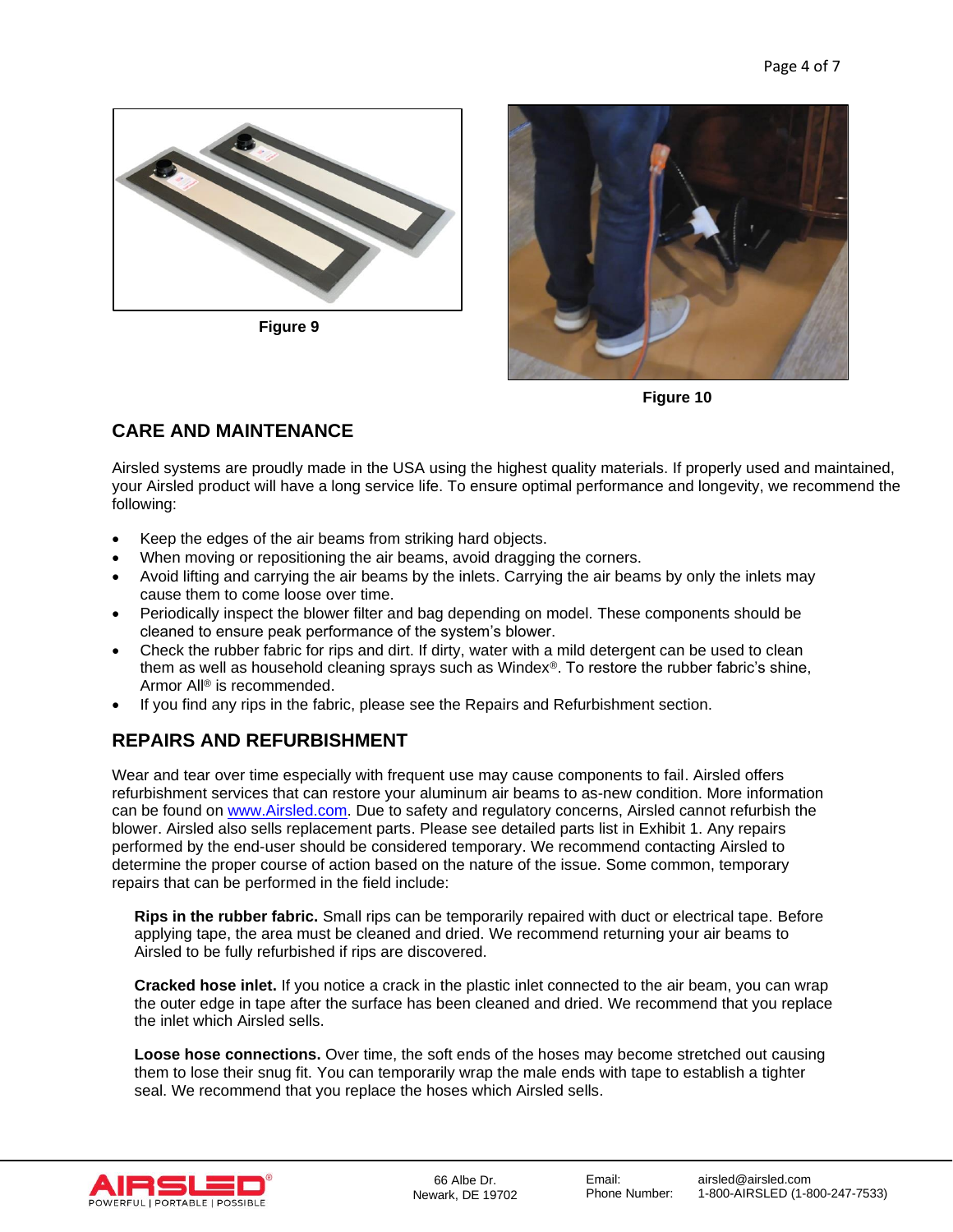## **Exhibit 1: Parts Diagrams**

**Models:** AM1200, AM1200-VS



| ID             | Qty           | Part No.                  | <b>Description</b>                                   |
|----------------|---------------|---------------------------|------------------------------------------------------|
| A <sub>1</sub> | 1             | PA01OF                    | On/Off toggle switch                                 |
| A2             | 1             | PA01VS                    | On/Off variable speed dial (not<br>shown in diagram) |
| B              | 1             | PA01PC                    | Power cord                                           |
| С              | 2             | PA0736                    | 7" W x 36" L x 1/8" T air beams                      |
| D              | $\mathcal{P}$ | PA3INL                    | Hose inlet with damper gasket                        |
| E              | 1             | PA3WAY                    | Tee connector                                        |
| F              | 1             | PA01LH                    | Lead hose                                            |
| G              | 2             | PA02SH                    | Supply hose                                          |
| н              | 4             | PA4RSA                    | 8" W x 36: L Rough Surface<br>Adapters               |
| ı              | 1             | PA01ST                    | Shoulder strap                                       |
| J              | 1             | PA04BG                    | Carry bag for full system<br>(laundry style bag)     |
|                |               | PA1621 &<br>PA1621-<br>vs | Complete blower for AM2200<br>1.3HP / $120v/8$ amps  |

Note: 1.3HP 220v blowers are 4 amps

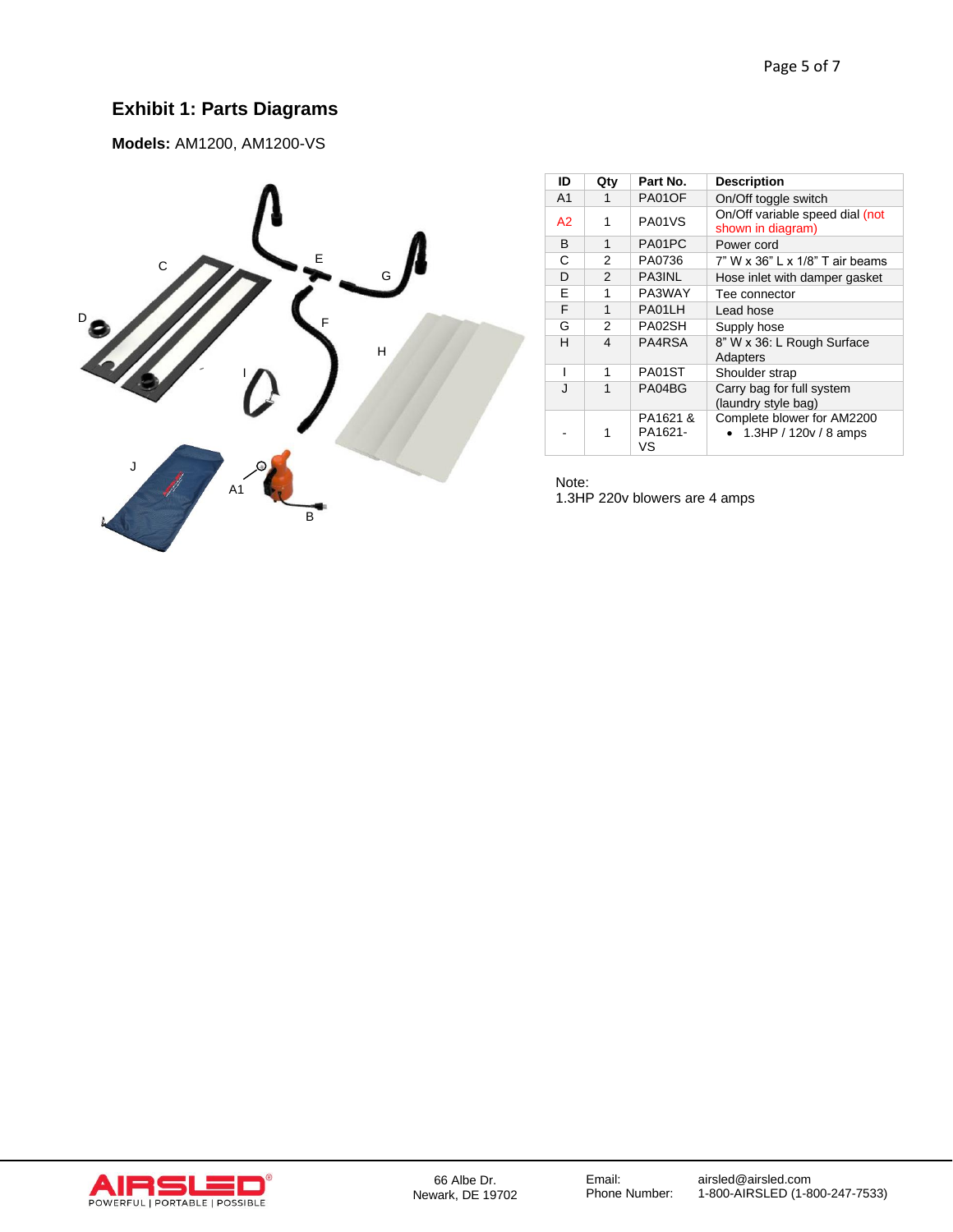## **LIMITED PRODUCT WARRANTY**

Airsled, Inc. (warrantor) uses the utmost care in the manufacturing of its products, and this is warranted to be free from defects in material and workmanship, subject to the following limitations, qualifications, and conditions.

## **IDENTITY OF PARTY COVERED BY WARRANTY**

This warranty extends only to the first customer purchaser and not to any subsequent transferee.

#### **DESCRIPTION AND IDENTIFICATION OF PRODUCT**

This warranty covers the following products of the warrantor; Airsled Appliance Movers.

#### **WARRANTY STATEMENT**

Airsled, Inc. (warrantor) offers a thirty-day money back satisfaction warranty from the date of purchase, excluding all shipping costs. In the event of a defect, malfunction, or failure to conform to this warranty, the warrantor, at its election, will replace or repair such merchandise, including parts and labor, the warrantor shall provide return labels. Defects, malfunctions, failure, or damage to the product caused by improper unreasonable or negligent abuse are specifically excluded from this warranty. In the event any repair or modification is done to this product during the term of the warranty by anyone other than the Warrantor, the defect applicable to such repair or modification shall be specifically excluded from this warranty, and Warrantor, in its sole operation, may determine if this exclusion shall be applicable. This warranty shall not apply to expendable parts, filters, and the finish of painted parts. If products are returned within the 30-day period with visible signs of heavy usage and/or damage, Airsled reserves the right to withhold 15% of the purchase price to cover repair and refurbishment costs.

#### **TERM OF WARRANTY**

This warranty shall extend for a period of one (1) year from the date of original purchase by the first consumer purchaser but shall expire prior thereto if the same shall be transferred to another person.

#### **TO OBTAIN PERFOMANCE OF WARRANTY**

To obtain performance of this warranty obligation, the eligible consumer must deliver the defective product, with shipping and delivery charges prepaid, to:

#### **Airsled, Inc. 66 Albe Dr. Newark, DE 19702 Attn: Customer Service Dept.**

The eligible consumer should also provide satisfactory evidence of the purchase date. In the event the defect involves a not too labor intensive or costly correction, the warrantor shall replace or repair the product and return the same to the consumer, with all return shipping and delivery charges prepaid.

#### **LIMITATION ON REFUND**

The Warrantor reserves the right to elect a refund in lieu of repair or replacement of the product provided the Warrantor is unable to provide replacement and repair is not commercially practical or cannot be timely made.

## **EXCLUSION OF ALL OTHER WARRANTIES**

Other than as expressly provided herein, warrantor makes no other warranty express or implied with respect to the product sold. Warrantor makes no warranty of product merchantability and no warranty of fitness of the product for a particular purpose.

## **EXCLUSION OF INCIDENTAL OR CONSEQUENTIAL DAMAGES**